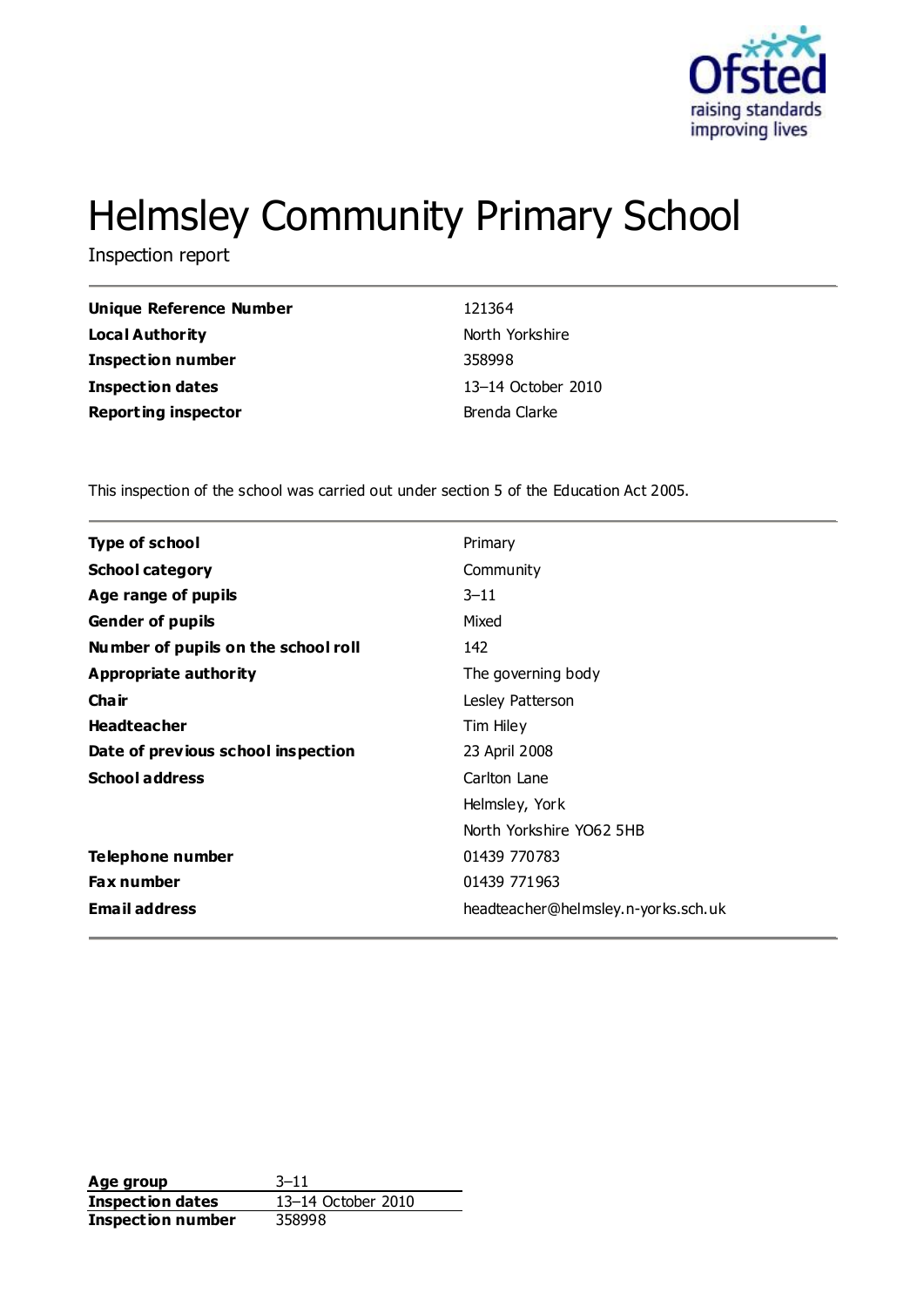The Office for Standards in Education, Children's Services and Skills (Ofsted) regulates and inspects to achieve excellence in the care of children and young people, and in education and skills for learners of all ages. It regulates and inspects childcare and children's social care, and inspects the Children and Family Court Advisory Support Service (Cafcass), schools, colleges, initial teacher training, work-based learning and skills training, adult and community learning, and education and training in prisons and other secure establishments. It assesses council children's services, and inspects services for looked after children, safeguarding and child protection.

Further copies of this report are obtainable from the school. Under the Education Act 2005, the school must provide a copy of this report free of charge to certain categories of people. A charge not exceeding the full cost of reproduction may be made for any other copies supplied.

If you would like a copy of this document in a different format, such as large print or Braille, please telephone 0300 1234 234, or email **[enquiries@ofsted.gov.uk](mailto:enquiries@ofsted.gov.uk)**.

You may copy all or parts of this document for non-commercial educational purposes, as long as you give details of the source and date of publication and do not alter the documentation in any way.

To receive regular email alerts about new publications, including survey reports and school inspection reports, please visit our website and go to 'Subscribe'.

Royal Exchange Buildings St Ann's Square Manchester M2 7LA T: 0300 1234 234 Textphone: 0161 618 8524 E: **[enquiries@ofsted.gov.uk](mailto:enquiries@ofsted.gov.uk)**

W: **[www.ofsted.gov.uk](http://www.ofsted.gov.uk/)**

© Crown copyright 2010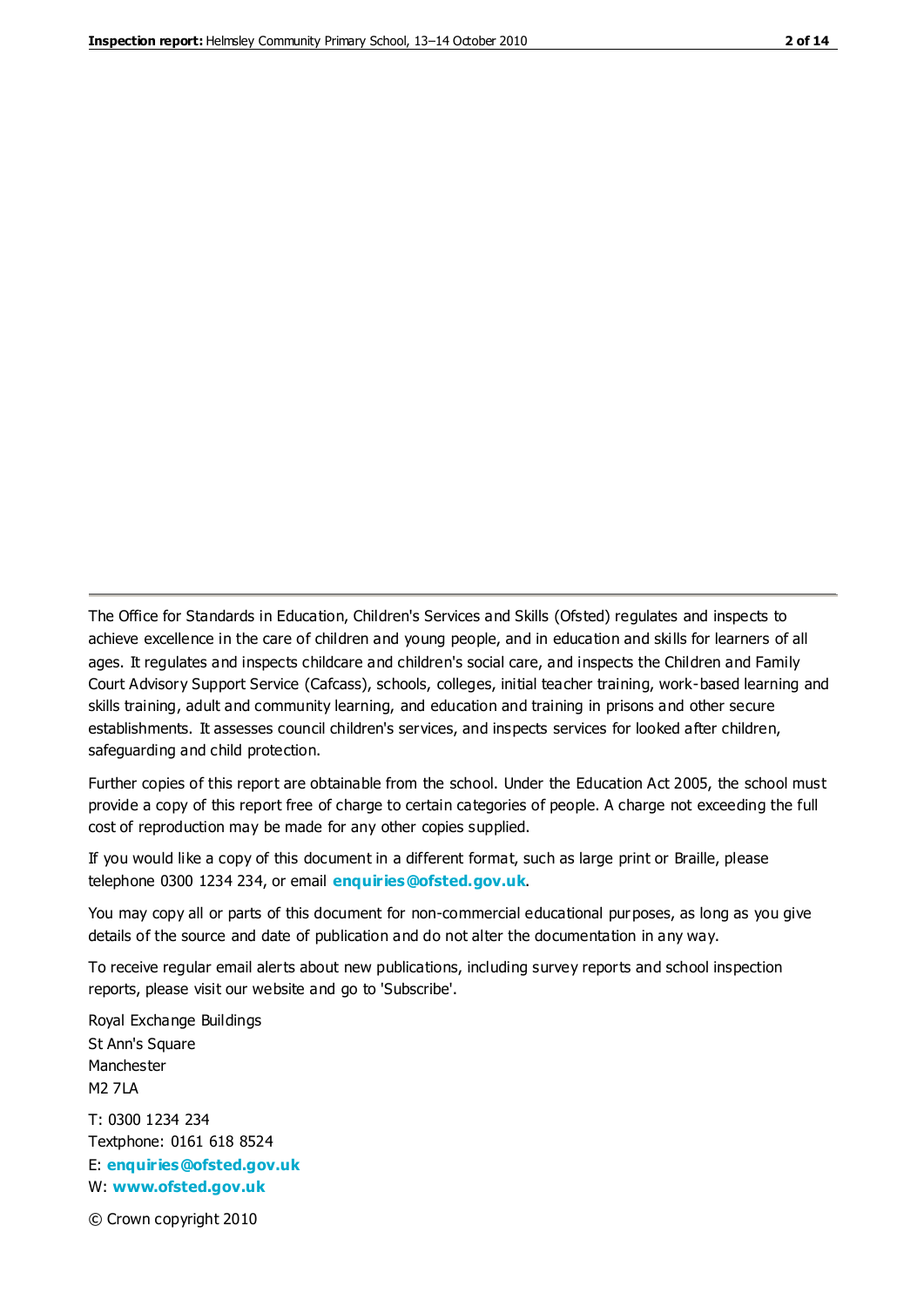# **Introduction**

This inspection was carried out by two additional inspectors. They observed eight lessons and eight teachers and held meetings with groups of pupils, staff and members of the governing body. Inspectors observed the school's work, and looked at documentation including pupils' books, lesson planning, safeguarding arrangements, plans for future development and the school's data. Questionnaires returned by pupils, staff, and the 53 returned from parents and carers, were scrutinised.

- $\blacksquare$  The achievement of pupils, with a key focus on their attainment and progress in writing.
- $\blacksquare$  The quality and consistency of teaching and whether this ensures that pupils make good or better progress.
- Pupils' understanding and appreciation of communities different to their own.
- Whether leaders at all levels are equipped and skilled to implement sustained improvement.
- Whether the good outcomes for the curriculum, pupils' personal development, care, guidance and support reported at the last inspection have been at least maintained.

# **Information about the school**

The school is smaller than average in size. The proportion of pupils who are known to be eligible for free school meals is well below average. The number of pupils who have special educational needs and/or disabilities is average. Most pupils are White British. Very few pupils are at an early stage of learning English as an additional language. The school has received the Activemark, Artsmark and International Schools Award. It is an Investor in People and has gained Healthy Schools status.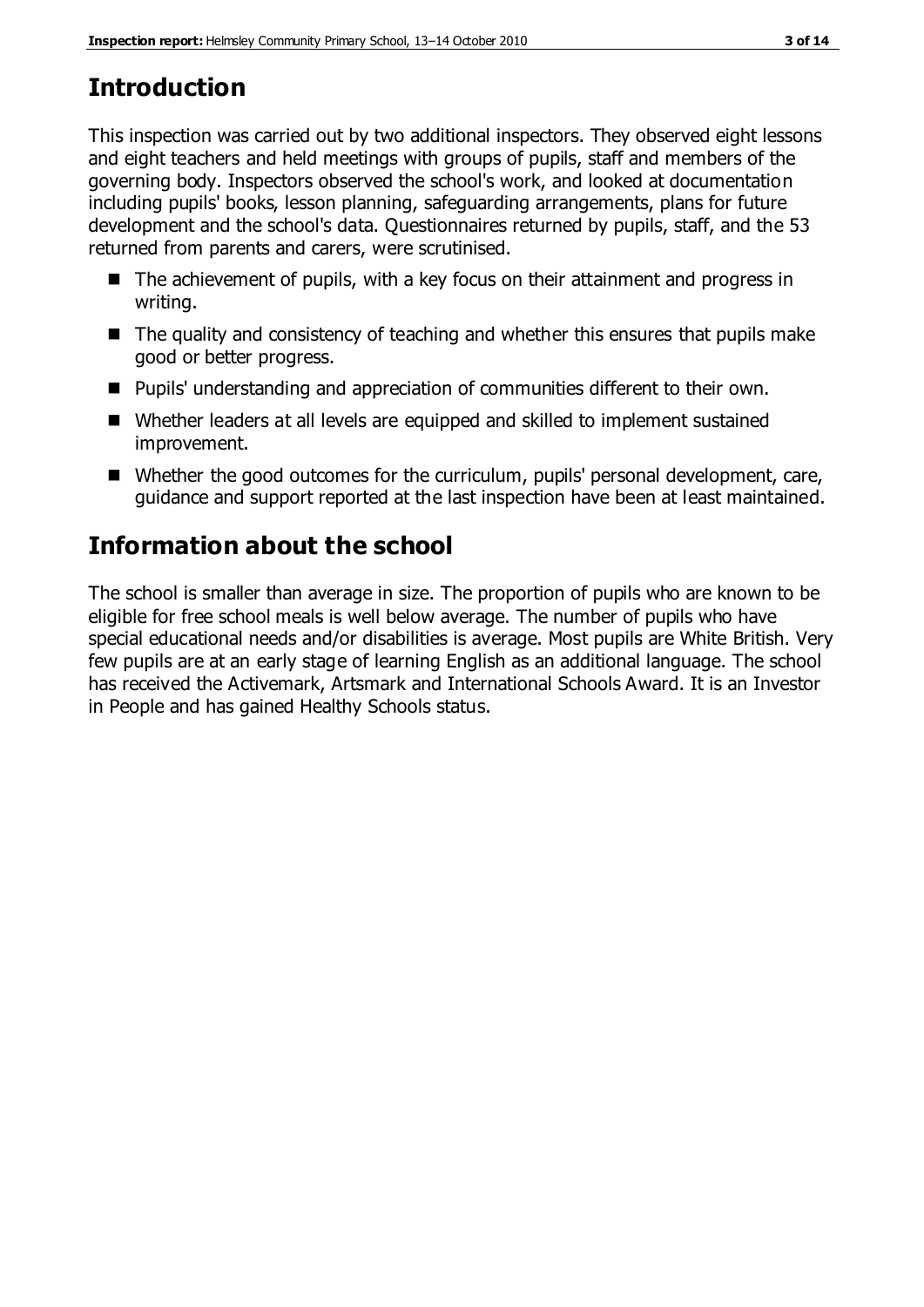**Inspection grades: 1 is outstanding, 2 is good, 3 is satisfactory, and 4 is inadequate** Please turn to the glossary for a description of the grades and inspection terms

# **Inspection judgements**

| Overall effectiveness: how good is the school?  |  |
|-------------------------------------------------|--|
| The school's capacity for sustained improvement |  |

#### **Main findings**

This is a good school. Parents and carers particularly appreciate the 'caring and stimulating environment'. In this supportive, secure atmosphere pupils feel extremely safe and this underpins their good behaviour. Good quality care, guidance and support ensure that all pupils are valued and that the needs of the most vulnerable are effectively met. Pupils are eager to learn because the interesting and relevant curriculum provides enrichment and variety. Good partnerships with other schools and agencies enrich and extend provision. The school is highly regarded in the local community and has developed effective links with other countries. However, pupils have limited understanding of cultural diversity in Britain.

Most children enter the Nursery Year with skills broadly typical for their age. At this stage progress is satisfactory. Most pupils make good progress in Key Stages 1 and 2, so that by the end of Year 6, attainment is above average overall. Since the last inspection, the school has concentrated appropriately on developing pupils' reading, comprehension and skills in mathematical calculation. This has been effective, enabling pupils to make good progress in these aspects. Pupils' do not achieve as well in writing where their attainment is broadly average. From the Nursery onwards, opportunities are missed for pupils to systematically develop and reinforce their skills in writing. Pupils do not consistently develop quality in their writing, so that written work of older pupils frequently lacks interesting and varied sentences.

Good quality teaching and learning overall contribute significantly to pupils' good progress. In the good and outstanding lessons observed, teachers planned relevant and interesting lessons that held pupils' attention. The management of pupils' behaviour was very strong, so that lessons were orderly and pupils worked hard. In lessons judged to be satisfactory, teachers spent too much time talking with the whole class leaving insufficient time for pupils to complete work independently. In the Early Years Foundation Stage, opportunities were sometimes missed to ensure a good balance between teacher-led and carefully planned independent learning activities to reinforce children's learning.

The school is well led and managed. Since the last inspection, rigorous monitoring and evaluation of provision and effective intervention has led to the good outcomes in the curriculum; pupils' personal development; care, guidance and support; being maintained and significant improvement in the quality of teaching and learning. This, together with rigorous evaluation and tracking of pupils' progress has enabled leaders to systematically raise pupils' attainment and achievement, especially in reading and mathematics. This indicates a good capacity to improve provision further.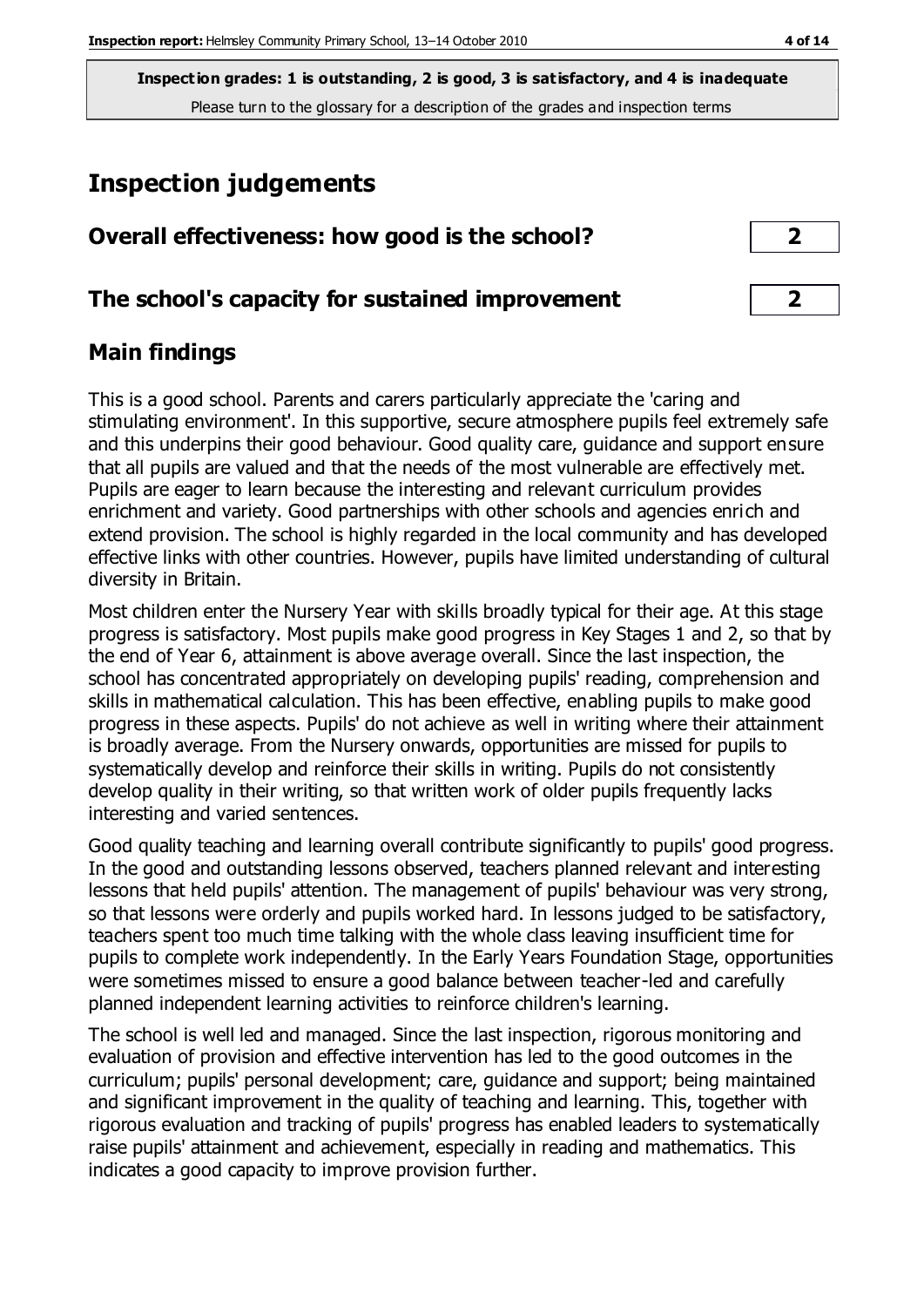**Inspection grades: 1 is outstanding, 2 is good, 3 is satisfactory, and 4 is inadequate** Please turn to the glossary for a description of the grades and inspection terms

#### **What does the school need to do to improve further?**

- Raise pupils' attainment in writing across the school, by:
	- planning opportunities for children to develop writing skills in the Early Years  $-$ Foundation Stage
	- using drama and other first-hand experiences as a stimulus for extended writing
	- developing strategies to extend pupils' use of a variety of sentence structures
	- providing further opportunities for pupils to apply writing in a range of subjects.
- Improve the consistency of teaching to that of the best, by:
	- providing a good balance of adult-focused and child-led activities in the Early Years Foundation Stage to ensure that children make good or better progress
	- ensuring that all lessons across the school maintain a good pace and accelerate pupils' learning
	- $-$  ensuring that lessons in Years 1 to 6 allow sufficient time for pupils to complete their work.
- Develop opportunities for pupils to interact with children whose backgrounds are different to their own.

#### **Outcomes for individuals and groups of pupils 2**



Pupils listen well to their teacher and others. Most are enthusiastic learners who concentrate and persevere well. Good relationships in lessons promote pupils' confidence and self-esteem, enabling them to thrive and enjoy their learning. They use and share resources responsibly. From starting points that are mostly typical for their age on entry to Year 1, pupils make good progress. As a result, by the end of Year 6, pupils' attainment is above average other than in writing. The school is beginning to develop strategies to address some boys' lack of enthusiasm as writers, for example, devising topics such as the Romans and Celts, or providing more active learning through role play and drama. This new initiative has yet to impact positively on pupils' attainment in writing overall. Pupils with special educational needs and/or disabilities and those at an early stage of learning English as an additional language make good progress because they receive extra carefully targeted support from effective, well-trained teaching assistants.

Pupils' good enjoyment and achievement result in good attendance and punctuality. Pupils have a good understanding about healthy lifestyles and many take part in the extensive range of extra-curricular clubs, as evidenced in the school's external accreditations. However, a small minority of pupils do not make healthy choices in their playtime snacks. Pupils are very proud of and committed to their school. They willingly take on extra responsibilities, such as training as sports' leaders and enjoying contributing to community events, such as Helmsley in Bloom. Pupils develop into mature, articulate young people able to reflect deeply about their actions. This together, with overall good basic skills, equips them well for the next stage of education.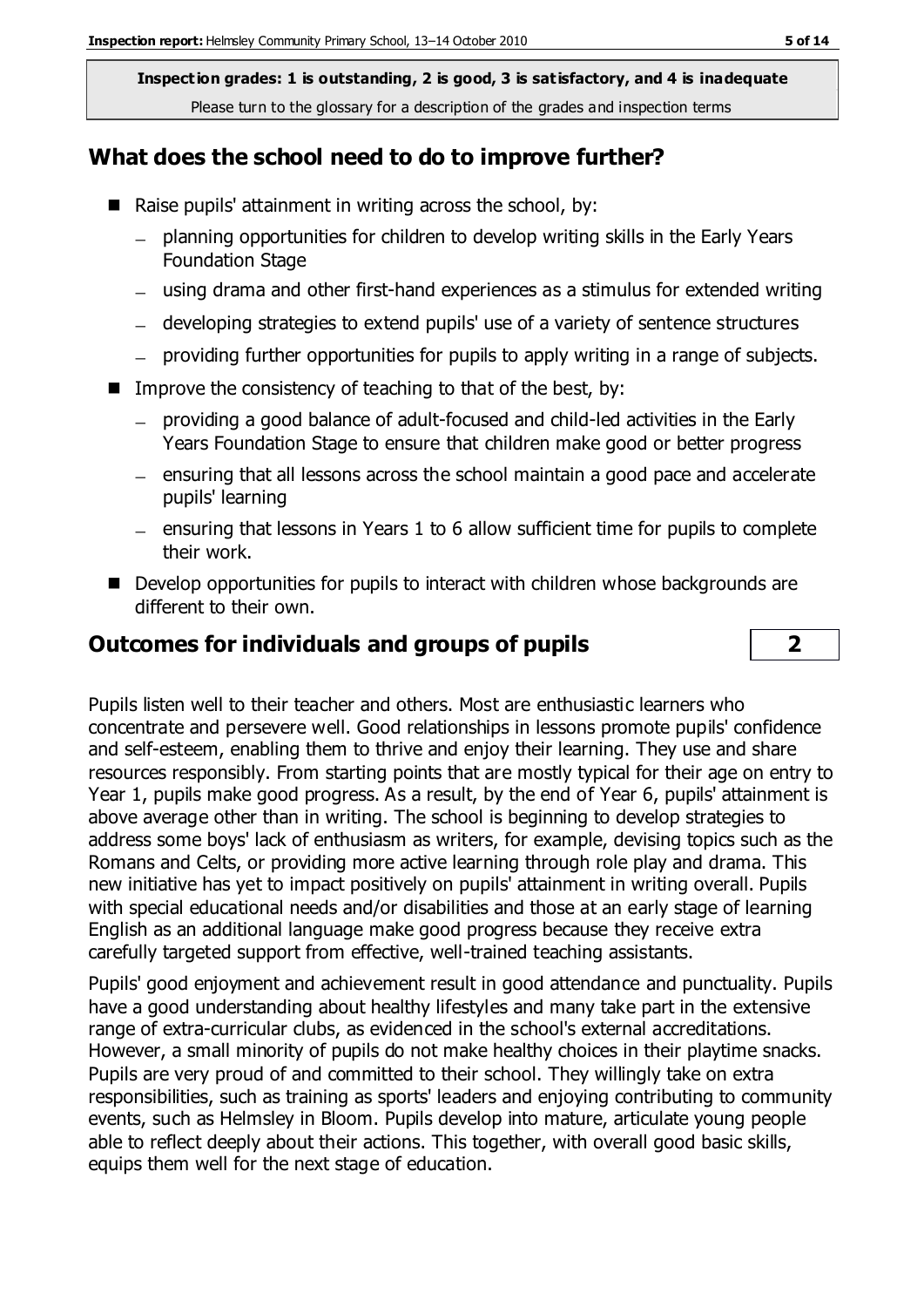Please turn to the glossary for a description of the grades and inspection terms

These are the grades for pupils' outcomes

| Pupils' achievement and the extent to which they enjoy their learning                                                     | $\overline{\mathbf{2}}$ |
|---------------------------------------------------------------------------------------------------------------------------|-------------------------|
| Taking into account:<br>Pupils' attainment <sup>1</sup>                                                                   | 2                       |
| The quality of pupils' learning and their progress                                                                        | $\mathcal{P}$           |
| The quality of learning for pupils with special educational needs and/or disabilities<br>and their progress               | $\overline{2}$          |
| The extent to which pupils feel safe                                                                                      | 2                       |
| Pupils' behaviour                                                                                                         | 2                       |
| The extent to which pupils adopt healthy lifestyles                                                                       | 2                       |
| The extent to which pupils contribute to the school and wider community                                                   | 2                       |
| The extent to which pupils develop workplace and other skills that will contribute to<br>their future economic well-being |                         |
| Taking into account:<br>Pupils' attendance <sup>1</sup>                                                                   | $\mathcal{P}$           |
| The extent of pupils' spiritual, moral, social and cultural development                                                   | 2                       |

<sup>1</sup> The grades for attainment and attendance are: 1 is high; 2 is above average; 3 is broadly average; and 4 is low

## **How effective is the provision?**

There are many strengths in the good quality teaching. These effectively promote pupils' good achievement. Teaching observed ranged from satisfactory to outstanding and was of the highest quality in Years 4, 5 and 6. Teachers have good subject knowledge. They plan relevant, purposeful work that engages pupils, for example, writing letters to pupils who have recently left the class. Teachers and teaching assistants work very well together to provide good support and challenge for pupils. Where teachers spend too much time on the whole-class introduction, the pace of learning slows and pupils lose concentration. It means also that pupils have insufficient time to reinforce and consolidate new learning. Assessment information is used well to inform next steps in pupils' learning. Pupils are taught to responsibly assess their learning, and effective marking by teachers ensures that most pupils know how to improve their work.

Pupils follow a good curriculum that is enriched by visits to interesting places, such as Eden Camp. Effective links with the secondary school broaden provision further enabling pupils to access French and creative elements, such as dance and drama. Curricular themes are very successfully planned to ensure a stimulating range of topics that meet pupils' differing interests. This ensures a good balance of subjects, but planned opportunities are sometimes missed for pupils to systematically apply their writing skills across a range of subjects. Enrichment weeks such as 'The World of Work' add enjoyment and breadth to pupils' learning.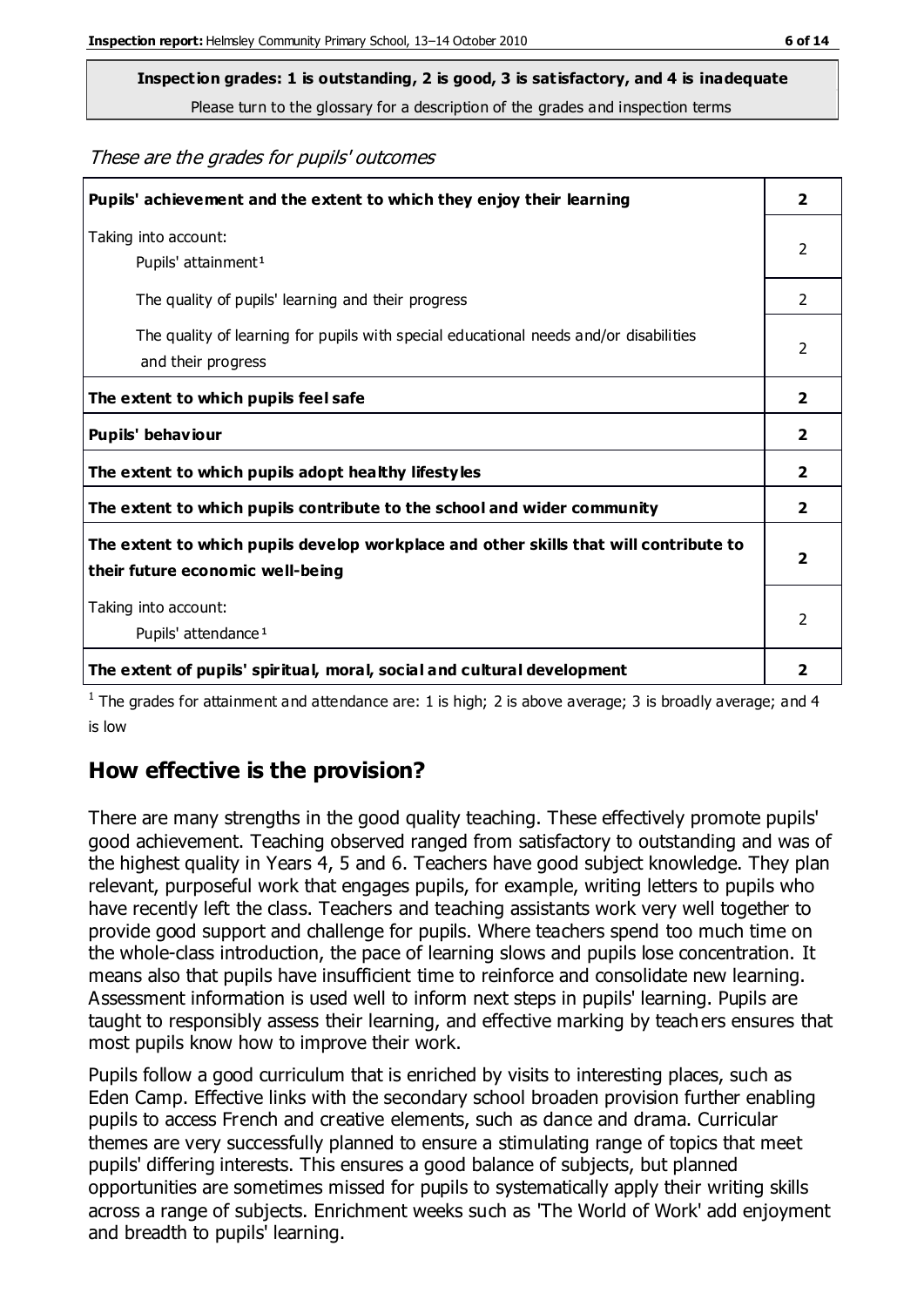Please turn to the glossary for a description of the grades and inspection terms

Responses to questionnaires from pupils, parents and carers overwhelmingly agree that children are safe in school. An inclusive ethos provides pupils with good guidance and support to ensure they work and play well together. Pupils say that any bullying is quickly resolved. Effective inter-agency work supports vulnerable pupils well. Good links with parents and carers and the secondary school ensure that pupils have a smooth transition to the next phase of their education.

These are the grades for the quality of provision

| The quality of teaching                                                                                    |  |
|------------------------------------------------------------------------------------------------------------|--|
| Taking into account:<br>The use of assessment to support learning                                          |  |
| The extent to which the curriculum meets pupils' needs, including, where relevant,<br>through partnerships |  |
| The effectiveness of care, guidance and support                                                            |  |

#### **How effective are leadership and management?**

Since the last inspection, senior leaders have securely embedded a vision for improvement through rigorous monitoring of teaching and learning. Vigorous tracking of pupils' progress year-on-year, together with the provision of effective interventions, has ensured a consistent trend of improving attainment by the end of Key Stage 1 and Key Stage 2 over the last three years. The headteacher and deputy headteacher have successfully created a united team strongly focused on improving provision further. Staff work cohesively to ensure that new initiatives are consistently applied across the school to give continuity to pupils' learning. Statutory duties are met and although many members of the governing body are new to the role, they are becoming more proactive in monitoring and evaluating provision.

Good relationships with parents and carers benefit pupils' sense of security. The school is welcoming and has developed a range of ways for parents and carers to help with their children's learning. There are outstanding aspects to the school's partnerships with others, for example, greatly enhanced sporting opportunities or developing citizenship through participation in community initiatives, such as the Walled Garden or National Trust signage work. Good arrangements to promote equal opportunities ensure that there is no discrimination and that the progress of different groups is very carefully checked and appropriate action taken as required.

Safeguarding procedures meet all current requirements and safeguarding is well embedded in the personal and social education curriculum. The headteacher and governing body regularly monitor all aspects to minimise risk and enhance provision. Community cohesion is promoted well on a local and international level, but there is more to be done to extend pupils' understanding of cultural and religious diversity.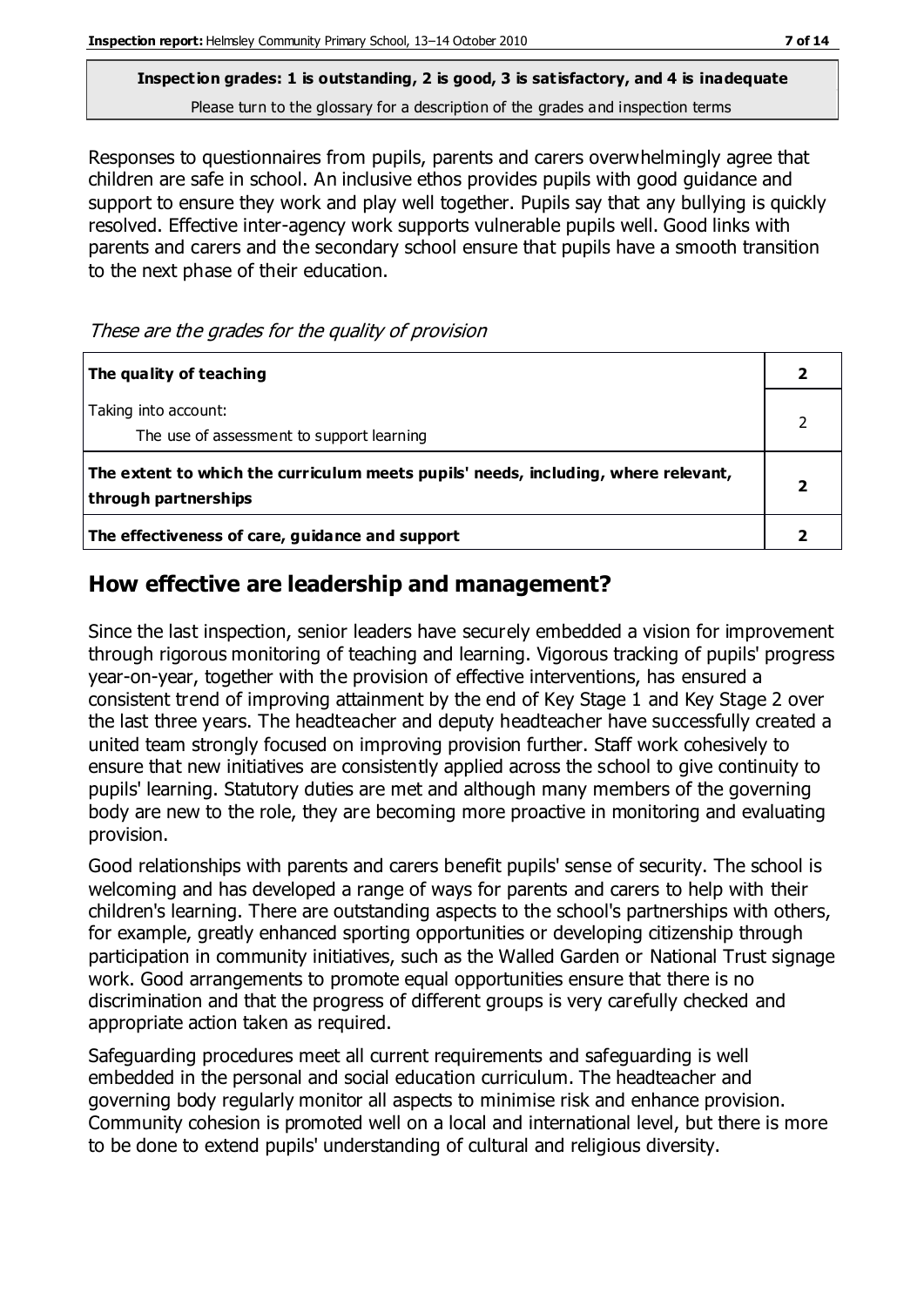Please turn to the glossary for a description of the grades and inspection terms

| The effectiveness of leadership and management in embedding ambition and driving<br><i>improvement</i>                                                           |                         |
|------------------------------------------------------------------------------------------------------------------------------------------------------------------|-------------------------|
| Taking into account:<br>The leadership and management of teaching and learning                                                                                   | 2                       |
| The effectiveness of the governing body in challenging and supporting the<br>school so that weaknesses are tackled decisively and statutory responsibilities met | 3                       |
| The effectiveness of the school's engagement with parents and carers                                                                                             | $\overline{2}$          |
| The effectiveness of partnerships in promoting learning and well-being                                                                                           | $\overline{\mathbf{2}}$ |
| The effectiveness with which the school promotes equality of opportunity and tackles<br>discrimination                                                           | $\overline{\mathbf{2}}$ |
| The effectiveness of safeguarding procedures                                                                                                                     | $\overline{2}$          |
| The effectiveness with which the school promotes community cohesion                                                                                              | $\overline{2}$          |
| The effectiveness with which the school deploys resources to achieve value for money                                                                             |                         |

#### These are the grades for leadership and management

## **Early Years Foundation Stage**

Children make satisfactory progress. Good progress is made in their social and emotional development. Mostly, children's skills in early writing, whilst broadly in line with expectations for their age, are less well developed. Children are taught to listen carefully. They behave well, develop very good levels of independence and are interested and enthusiastic learners. Children play safely and are encouraged to eat healthily.

Good links with parents and carers ensure that children feel safe and secure. There are good opportunities for parents and carers to be involved in their children's learning, for example, using 'Story Sacks' to promote reading and writing. Teachers use their assessments and observations well to capture and expand on children's interests so that learning is fun. Children make independent choices as they explore the broad range of activities both indoors and outside. There are more limited opportunities for children to work with an adult on well-focused, carefully planned tasks appropriate to their age and ability. Some independent activities lack a clear learning purpose. Children enjoy learning the sounds that letters make and use this knowledge well in early reading. Opportunities to develop early writing skills for a variety of purpose are limited.

The staff team is strongly committed to improving all aspects of provision. Leadership is satisfactory. The leader is new in post and has developed an appropriate plan to develop provision further. Safeguarding arrangements are good. Effective transition arrangements have enabled children to settle quickly in the Nursery and Reception classes.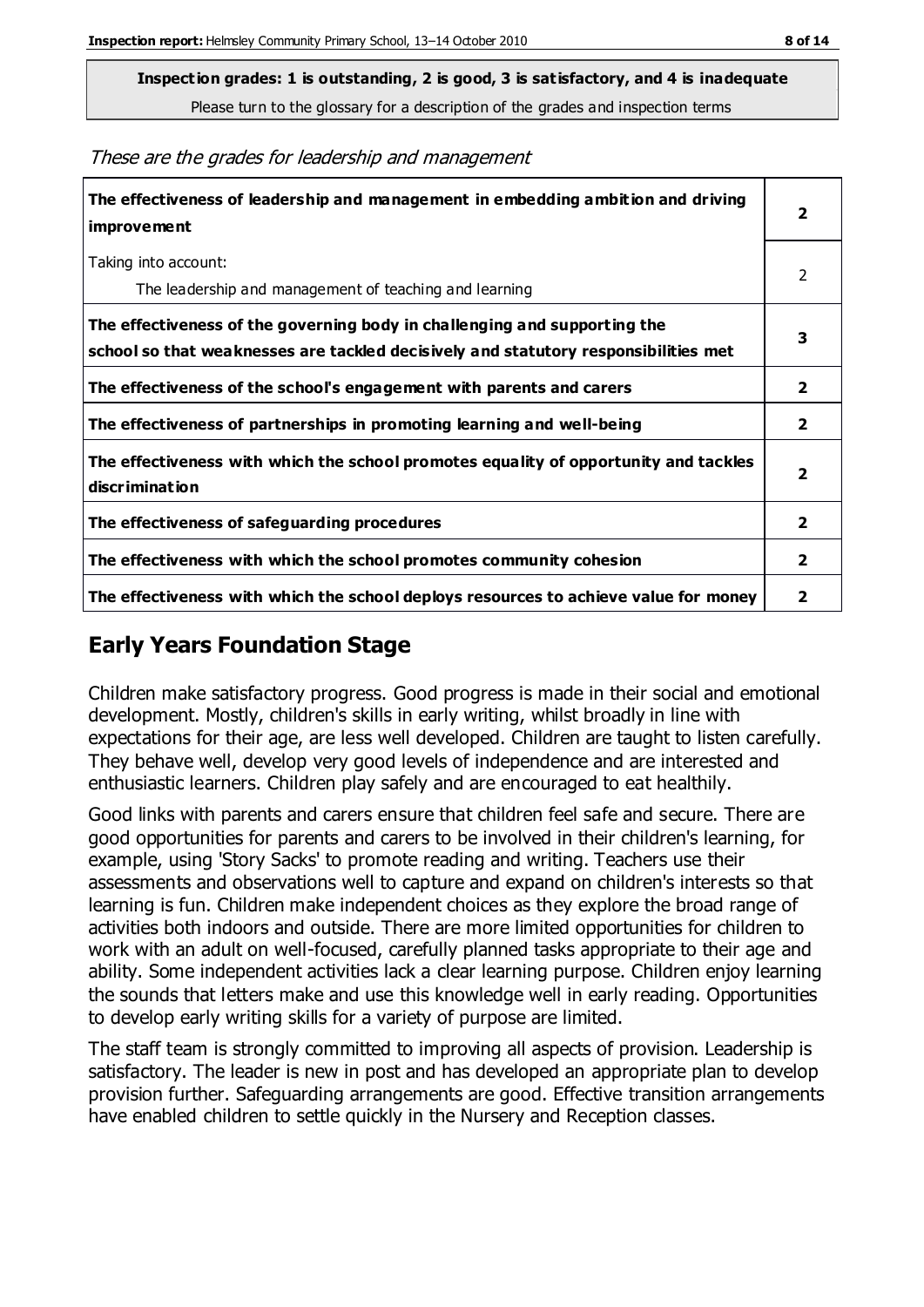Please turn to the glossary for a description of the grades and inspection terms

These are the grades for the Early Years Foundation Stage

| <b>Overall effectiveness of the Early Years Foundation Stage</b>                      |  |
|---------------------------------------------------------------------------------------|--|
| Taking into account:<br>Outcomes for children in the Early Years Foundation Stage     |  |
| The quality of provision in the Early Years Foundation Stage                          |  |
| The effectiveness of leadership and management of the Early Years Foundation<br>Stage |  |

#### **Views of parents and carers**

About 40% of parents and carers returned questionnaires. Responses were very positive. Particularly positive views were expressed about children's enjoyment of school, the extent to which children are kept safe, the quality of teaching, and how well the school prepares children for the future. The inspectors agree. A few felt that they did not receive enough information about their children's progress or how to help their children at home. Inspectors during this inspection found that the school promote these aspects satisfactorily and in a variety of ways, for example, discussing pupils' progress at consultation evenings and willingly discussing progress with parents and carers at other times on request. The school also uses a variety of ways, such as reading logs to promote communication. A small minority of parents and carers did not feel that the school took account of their suggestions and concerns and did not agree that the school was well led and managed. Inspectors during this inspection found the school to have an 'open door' and to be proactive in addressing parents' and carers' concerns. Staff questionnaires indicated 100% agreement that the school is well led and managed and that the governing body does an effective job.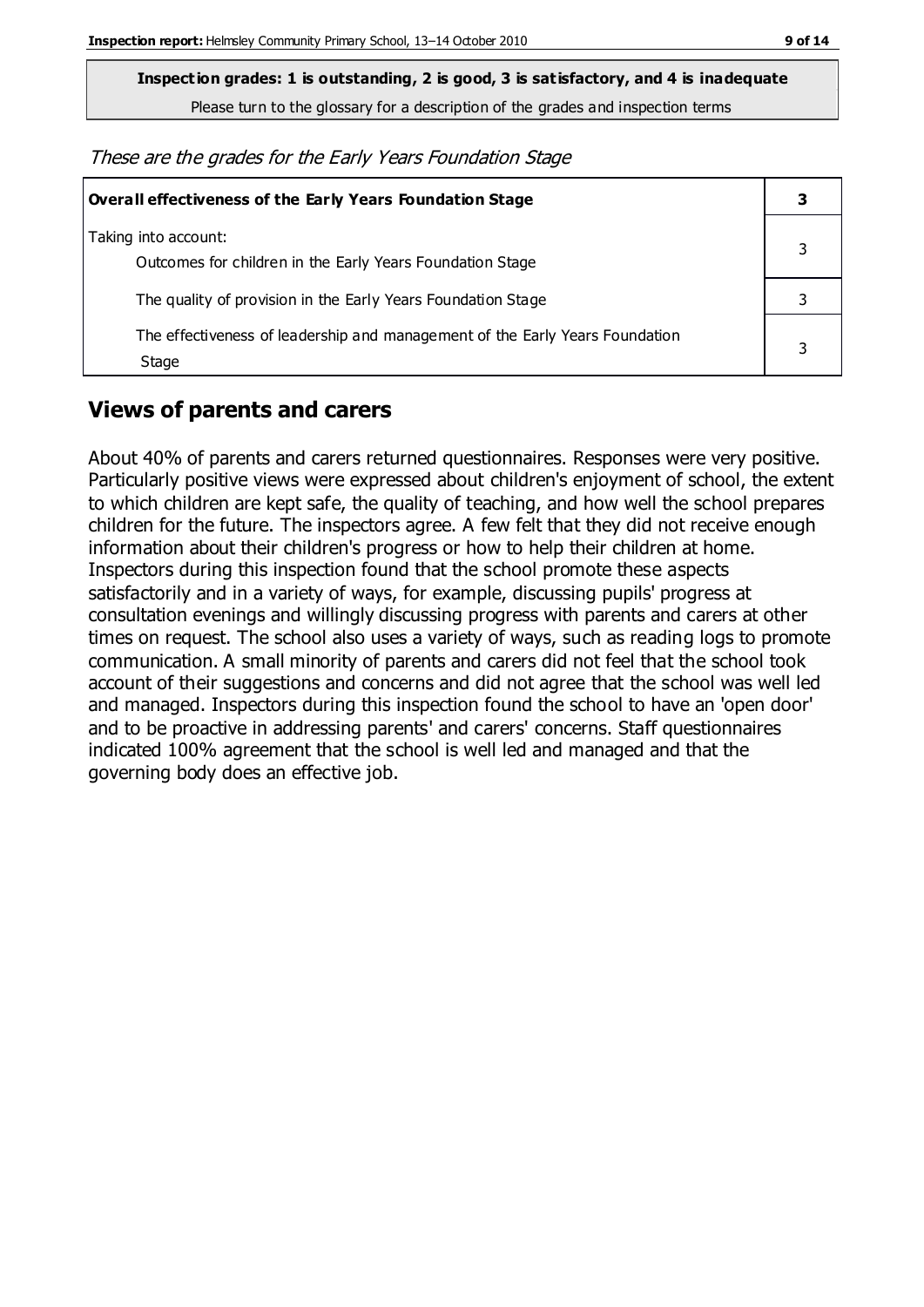#### **Responses from parents and carers to Ofsted's questionnaire**

Ofsted invited all the registered parents and carers of pupils registered at Helmsley Community Primary School to complete a questionnaire about their views of the school.

In the questionnaire, parents and carers were asked to record how strongly they agreed with 13 statements about the school.

The inspection team received 53 completed questionnaires by the end of the on-site inspection. In total, there are 142 pupils registered at the school.

| <b>Statements</b>                                                                                                                                                                                                                                       |              | <b>Strongly</b><br>agree | <b>Agree</b> |               | <b>Disagree</b> |               | <b>Strongly</b><br>disagree |               |
|---------------------------------------------------------------------------------------------------------------------------------------------------------------------------------------------------------------------------------------------------------|--------------|--------------------------|--------------|---------------|-----------------|---------------|-----------------------------|---------------|
|                                                                                                                                                                                                                                                         | <b>Total</b> | $\frac{0}{0}$            | <b>Total</b> | $\frac{0}{0}$ | <b>Total</b>    | $\frac{0}{0}$ | <b>Total</b>                | $\frac{0}{0}$ |
| My child enjoys school                                                                                                                                                                                                                                  | 32           | 60                       | 21           | 40            | 0               | 0             | $\mathbf 0$                 | $\mathbf 0$   |
| The school keeps my child<br>safe                                                                                                                                                                                                                       | 33           | 62                       | 20           | 38            | 0               | 0             | $\mathbf 0$                 | $\mathbf 0$   |
| My school informs me about<br>my child's progress                                                                                                                                                                                                       | 24           | 45                       | 24           | 45            | 5               | 9             | $\mathbf 0$                 | $\mathbf 0$   |
| My child is making enough<br>progress at this school                                                                                                                                                                                                    | 24           | 45                       | 24           | 45            | 5               | 9             | $\mathbf 0$                 | $\mathbf 0$   |
| The teaching is good at this<br>school                                                                                                                                                                                                                  | 26           | 49                       | 25           | 47            | 0               | $\mathbf 0$   | $\mathbf{0}$                | $\mathbf 0$   |
| The school helps me to<br>support my child's learning                                                                                                                                                                                                   | 24           | 45                       | 23           | 43            | 6               | 11            | $\mathbf 0$                 | $\mathbf 0$   |
| The school helps my child to<br>have a healthy lifestyle                                                                                                                                                                                                | 25           | 47                       | 25           | 47            | 3               | 6             | 0                           | $\mathbf 0$   |
| The school makes sure that<br>my child is well prepared for<br>the future (for example<br>changing year group,<br>changing school, and for<br>children who are finishing<br>school, entering further or<br>higher education, or entering<br>employment) | 28           | 53                       | 24           | 45            | 0               | 0             | $\mathbf 0$                 | $\mathbf 0$   |
| The school meets my child's<br>particular needs                                                                                                                                                                                                         | 21           | 40                       | 27           | 51            | 4               | 8             | $\mathbf 0$                 | $\mathbf 0$   |
| The school deals effectively<br>with unacceptable behaviour                                                                                                                                                                                             | 21           | 40                       | 24           | 45            | $\overline{2}$  | 4             | $\overline{2}$              | 4             |
| The school takes account of<br>my suggestions and concerns                                                                                                                                                                                              | 20           | 38                       | 24           | 45            | 7               | 13            | 0                           | 0             |
| The school is led and<br>managed effectively                                                                                                                                                                                                            | 19           | 36                       | 22           | 42            | 5               | 9             | 4                           | 8             |
| Overall, I am happy with my<br>child's experience at this<br>school                                                                                                                                                                                     | 30           | 57                       | 22           | 42            | 0               | $\pmb{0}$     | $\pmb{0}$                   | $\pmb{0}$     |

The table above summarises the responses that parents and carers made to each statement. The percentages indicate the proportion of parents and carers giving that response out of the total number of completed questionnaires. Where one or more parents and carers chose not to answer a particular question, the percentages will not add up to 100%.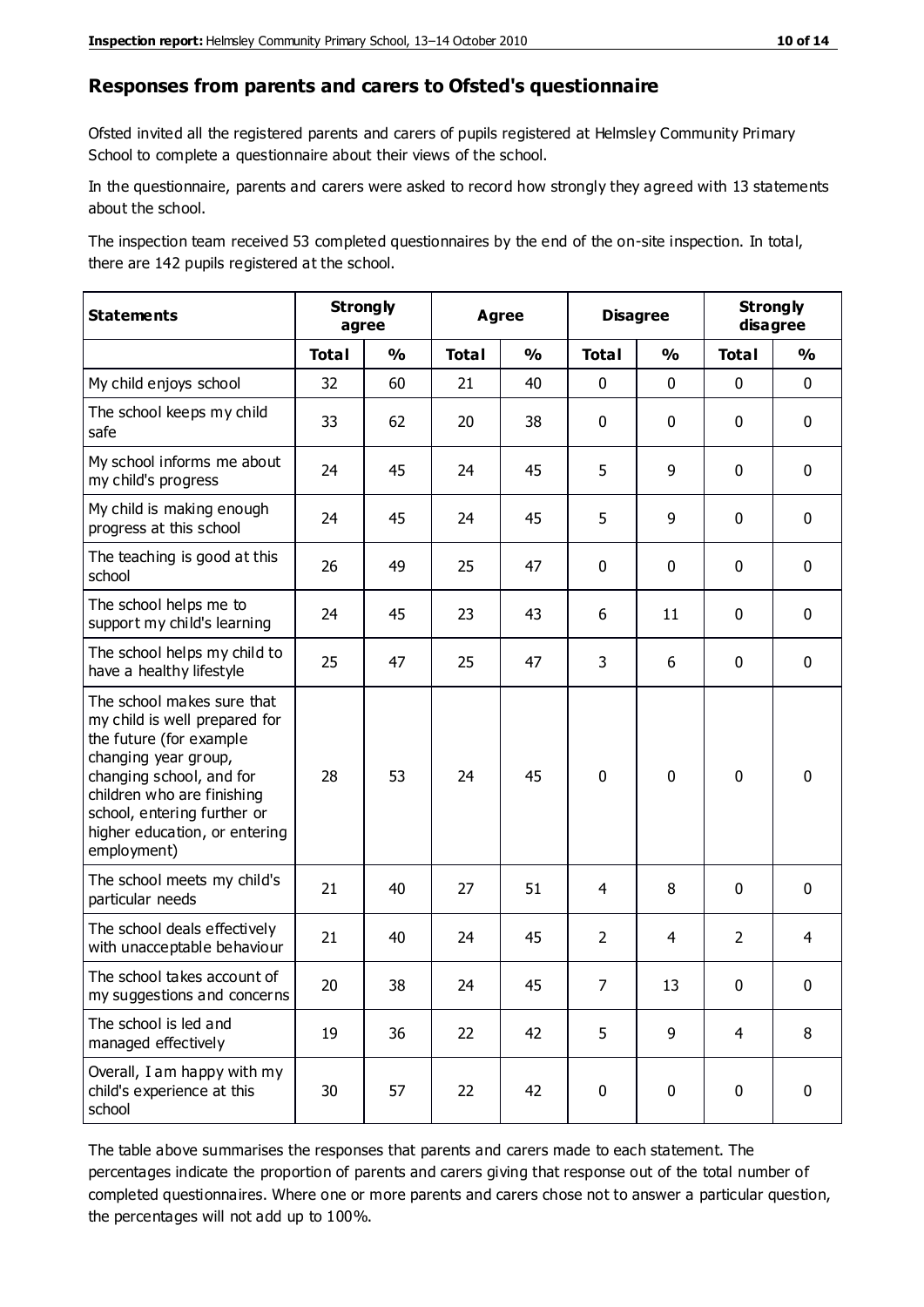## **Glossary**

| Grade   | <b>Judgement</b> | <b>Description</b>                                                                                                                                                                                                            |
|---------|------------------|-------------------------------------------------------------------------------------------------------------------------------------------------------------------------------------------------------------------------------|
| Grade 1 | Outstanding      | These features are highly effective. An outstanding school<br>provides exceptionally well for all its pupils' needs.                                                                                                          |
| Grade 2 | Good             | These are very positive features of a school. A school that<br>is good is serving its pupils well.                                                                                                                            |
| Grade 3 | Satisfactory     | These features are of reasonable quality. A satisfactory<br>school is providing adequately for its pupils.                                                                                                                    |
| Grade 4 | Inadequate       | These features are not of an acceptable standard. An<br>inadequate school needs to make significant improvement<br>in order to meet the needs of its pupils. Ofsted inspectors<br>will make further visits until it improves. |

### **What inspection judgements mean**

## **Overall effectiveness of schools**

|                       | Overall effectiveness judgement (percentage of schools) |      |                     |                   |
|-----------------------|---------------------------------------------------------|------|---------------------|-------------------|
| <b>Type of school</b> | <b>Outstanding</b>                                      | Good | <b>Satisfactory</b> | <b>Inadequate</b> |
| Nursery schools       | 58                                                      | 36   | 4                   | 2                 |
| Primary schools       | 8                                                       | 43   | 40                  | 9                 |
| Secondary schools     | 10                                                      | 35   | 42                  | 13                |
| Sixth forms           | 13                                                      | 39   | 45                  | 3                 |
| Special schools       | 33                                                      | 42   | 20                  | 4                 |
| Pupil referral units  | 18                                                      | 40   | 29                  | 12                |
| All schools           | 11                                                      | 42   | 38                  | 9                 |

New school inspection arrangements were introduced on 1 September 2009. This means that inspectors now make some additional judgements that were not made previously.

The data in the table above are for the period 1 September 2009 to 31 March 2010 and are the most recently published data available (see **[www.ofsted.gov.uk](http://www.ofsted.gov.uk/)**). Please note that the sample of schools inspected during the autumn and spring terms 2009/10 was not representative of all schools nationally, as weaker schools are inspected more frequently than good or outstanding schools.

Percentages are rounded and do not always add exactly to 100. Secondary school figures include those that have sixth forms, and sixth form figures include only the data specifically for sixth form inspection judgements.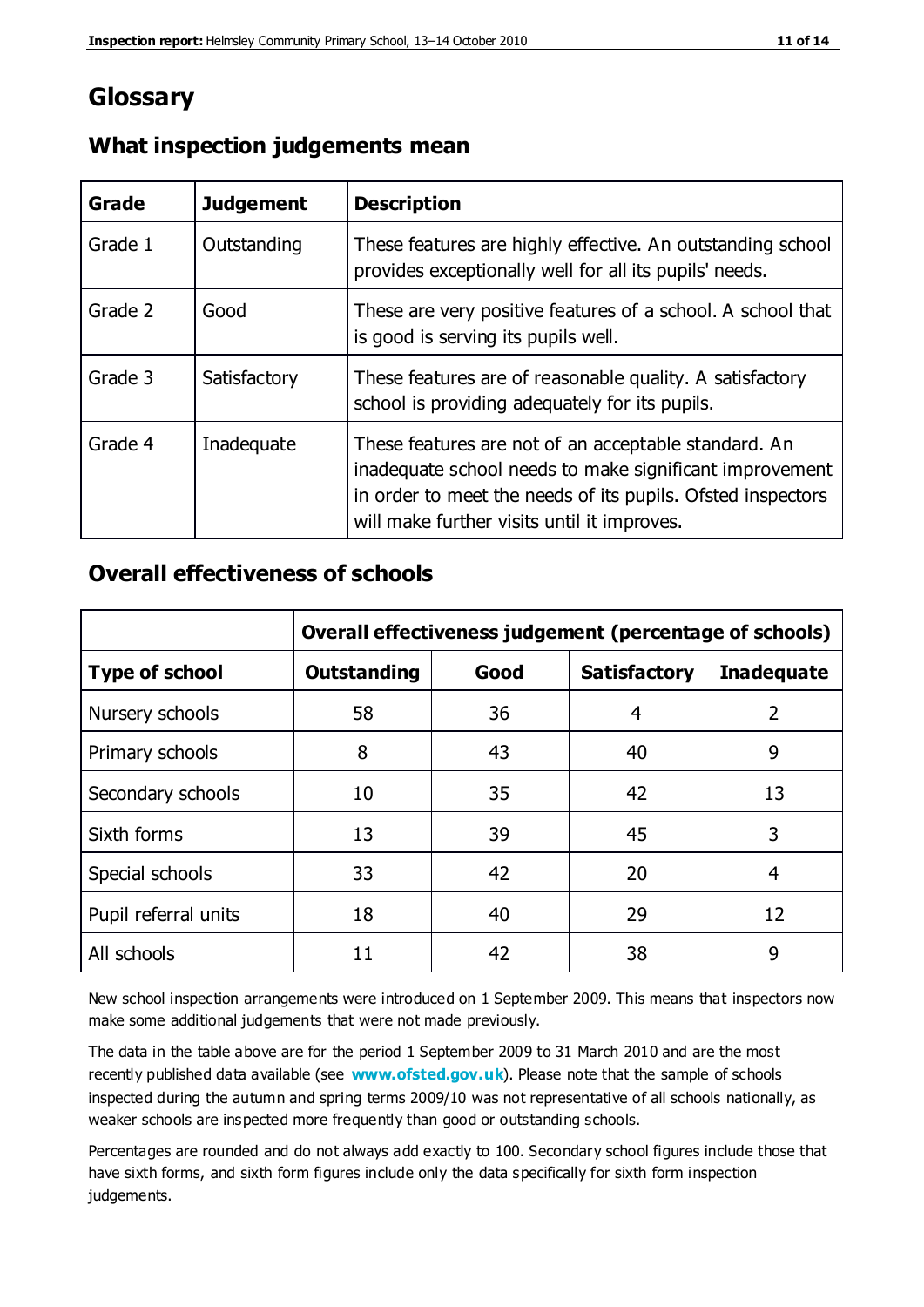# **Common terminology used by inspectors**

| Achievement:               | the progress and success of a pupil in their learning,<br>development or training.                                                                                                                                                          |  |  |
|----------------------------|---------------------------------------------------------------------------------------------------------------------------------------------------------------------------------------------------------------------------------------------|--|--|
| Attainment:                | the standard of the pupils' work shown by test and<br>examination results and in lessons.                                                                                                                                                   |  |  |
| Capacity to improve:       | the proven ability of the school to continue<br>improving. Inspectors base this judgement on what<br>the school has accomplished so far and on the quality<br>of its systems to maintain improvement.                                       |  |  |
| Leadership and management: | the contribution of all the staff with responsibilities,<br>not just the headteacher, to identifying priorities,<br>directing and motivating staff and running the school.                                                                  |  |  |
| Learning:                  | how well pupils acquire knowledge, develop their<br>understanding, learn and practise skills and are<br>developing their competence as learners.                                                                                            |  |  |
| Overall effectiveness:     | inspectors form a judgement on a school's overall<br>effectiveness based on the findings from their<br>inspection of the school. The following judgements,<br>in particular, influence what the overall effectiveness<br>judgement will be. |  |  |
|                            | The school's capacity for sustained<br>improvement.                                                                                                                                                                                         |  |  |
|                            | Outcomes for individuals and groups of pupils.                                                                                                                                                                                              |  |  |
|                            | The quality of teaching.                                                                                                                                                                                                                    |  |  |
|                            | The extent to which the curriculum meets<br>pupils' needs, including, where relevant,<br>through partnerships.                                                                                                                              |  |  |
|                            | The effectiveness of care, guidance and<br>support.                                                                                                                                                                                         |  |  |
| Progress:                  | the rate at which pupils are learning in lessons and<br>over longer periods of time. It is often measured by<br>comparing the pupils' attainment at the end of a key                                                                        |  |  |

stage with their attainment when they started.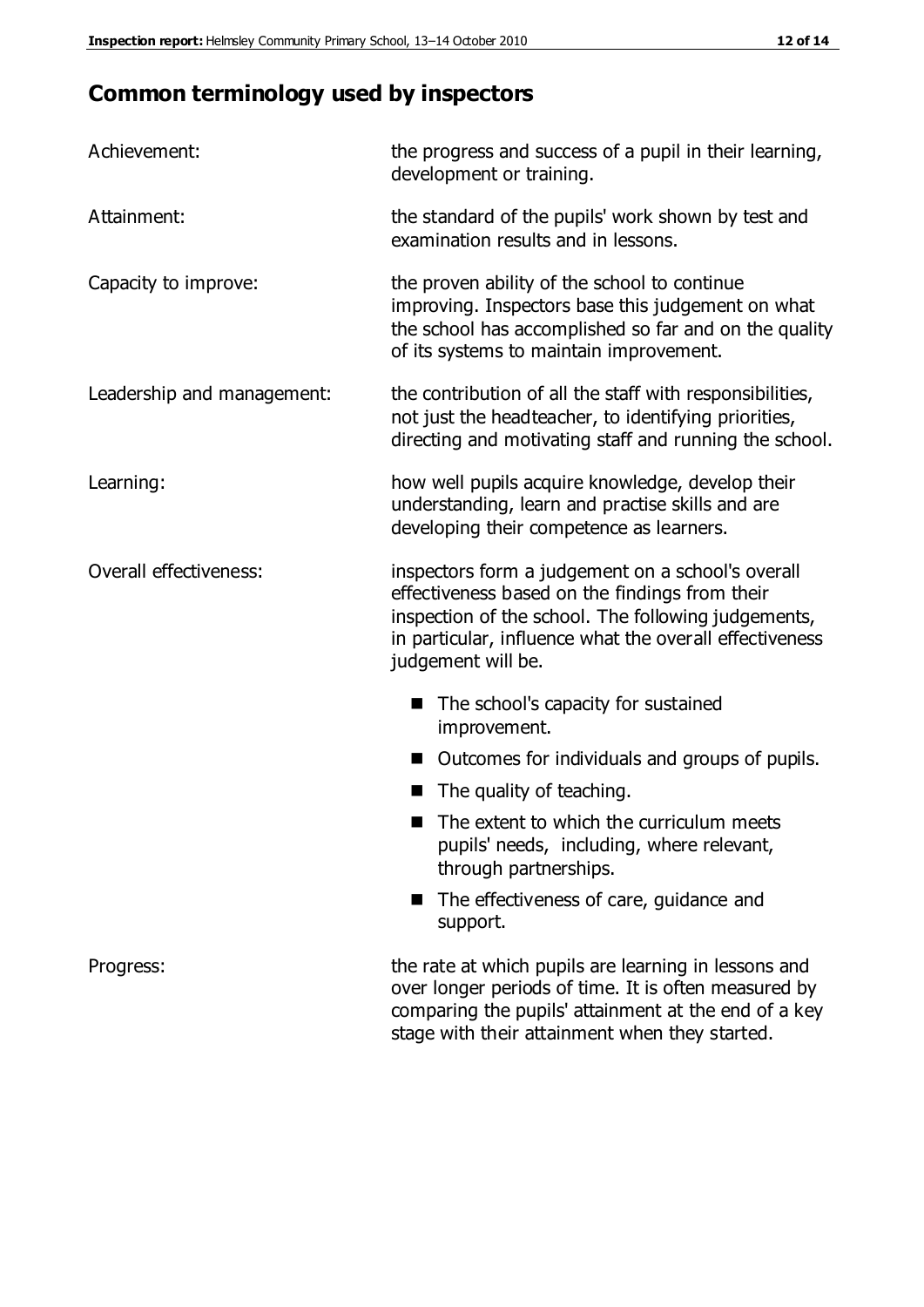#### **This letter is provided for the school, parents and carers to share with their children. It describes Ofsted's main findings from the inspection of their school.**

15 October 2010

#### Dear Pupils

#### **Inspection of Helmsley Community Primary School, York, YO62 5HB**

I would like to thank you for the very warm welcome you gave the inspectors on our recent visit to your school. We enjoyed talking with you and finding out about your work and the ways you help around the school.

Yours is a good school and I understand why you enjoy it so much. Teaching is good in most lessons and you told us that your teachers make learning fun. Leaders, other staff and members of the governing body take good care of you and you told us that you enjoy the exciting activities in your curriculum and clubs. You behave well in lessons and around the school. This shows how polite and sensible you are. You tell us that you feel very safe and you learn a lot in lessons. Well done!

I have asked your headteacher, other staff and the governing body to do three things to make your school even better for you.

- $\blacksquare$  To make sure that your attainment in writing is as good as that in reading.
- $\blacksquare$  Make sure that you are taught consistently well.
- **Pedia** Provide opportunities for you to meet with children from other cultures and faiths.

We know that you will do your best to help! Thank you once again for two very enjoyable days in your school and very best wishes for the future.

Yours sincerely,

Brenda Clarke Lead Inspector